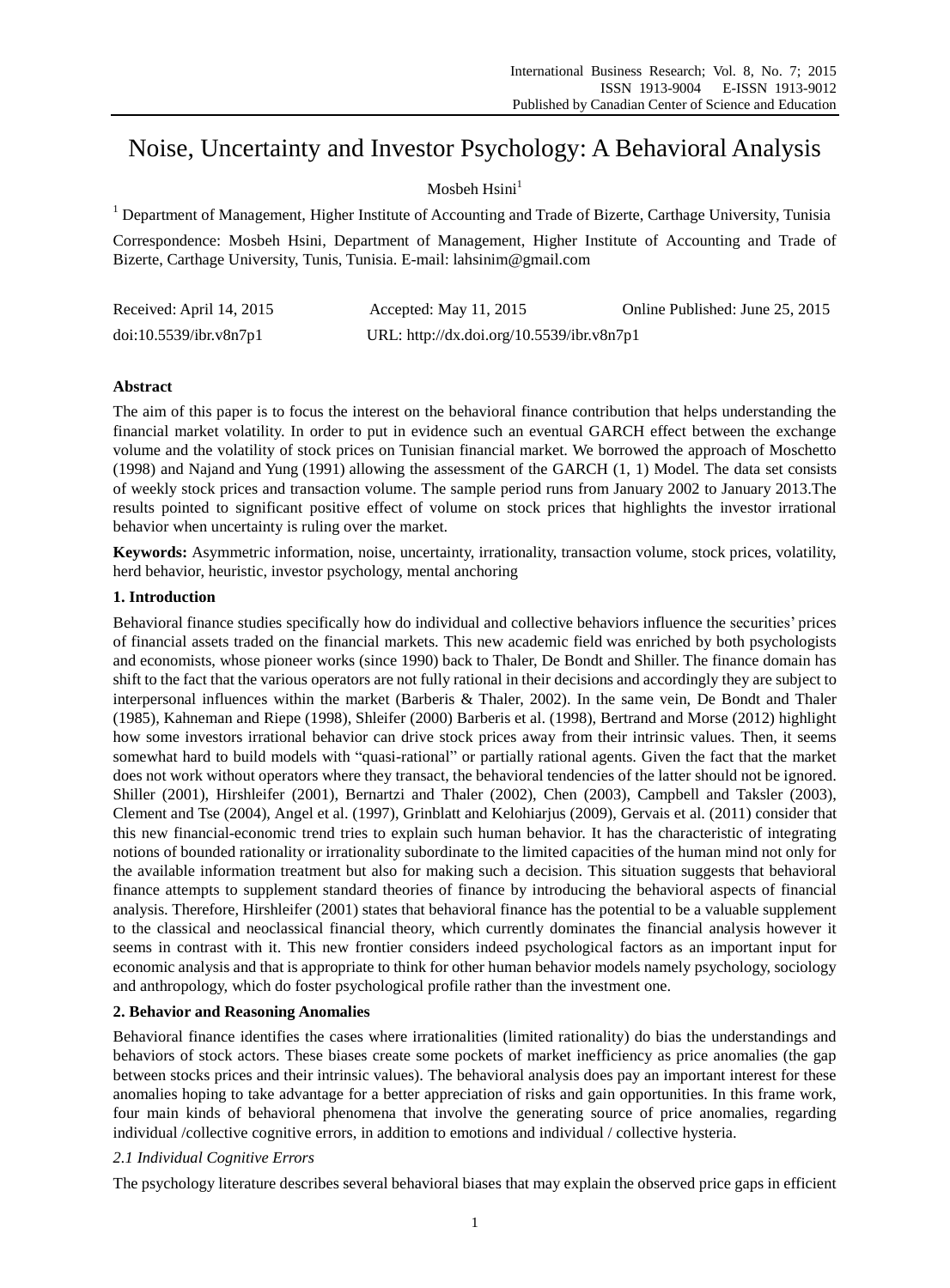markets. A first family of this biases (attention lack) which states that the human being is not always able to observe and identify the facts, does contain several forms of biases such as the mental anchor (memory) which considers that operators have in mind such reference points to the extent that when news arrives, they timidly adjust their references ( under- reaction). Later, once these informations were gradually confirmed, those agents get carried away by the current that pushes them to adjust too much (over-reaction). Besides, we mention the cognitive overload that explains the tendency to remain anchored to old facts and beliefs. Shiller (1999, 2001) notes that attention is a fundamental aspect of human intelligence and then the attention anomalies are behind many mistakes that people make. A final example of these attention biases refers to conservatism that represents a widespread mental trait for investors. Once they have formed such an opinion, it is too hard to change it even under the effect of new informations. Barberis and Thaler (2002) believe that people tend to keep their opinions and therefore inadequately they respond to new informations.

A second family of individual cognitive errors refers to overconfidence which postulates that individuals overestimate their informations and capacities. Everyone believes he can beat the market. The extreme case is magical thought when operators are overconfident to influence events (De Bondt & Thaler, 1985). It is important to consider in this framework that overconfidence when coupled with the anchor can not only lead to inflate the volume of trade between investors (over trading) and therefore cause an excessive volatility, but also produce a type of curse of the winner.

The last family concerns retrospective error that affects people who have forgotten their initial assessments. Consequently, when they see the results, they tend to use them as anchor and consider that their assessments were very similar but really they do never remember at all.

#### *2.2 Collective Cognitive Errors/Social*

Social behavior is usually based on conventions (norms or common paradigms) that may affect the whole population or certain sections only. Among these collective biases, we point mimetic rational expectations which state that it is sometimes reasonable to follow the trend, certainly, when taking risk, that one day the tide turns harshly and the cash will be severe. Tversty and Kahneman (1979) states that behavioral analysis considers that when the majority of individuals are optimistic or pessimistic, the end of this trend is so near since it becomes difficult to convince newcomers and each defection can initiate a trend reversal. Manipulations constitute another pocket of collective biases because they are possible from one person to another, and take then a new dimension on markets; groups and crowds who are more involved than isolated individuals.

#### *2.3 The Various Individual and Collective Emotions*

Even emotions can be biased (prospect theory) not only when fear rules on stock market but also in normal times. Furthermore, the loss aversion is stronger than the appetite to seize gain opportunities. This may explain why the market operators do prefer to sell winner stocks of their portfolios rather than losers. In addition, the aversion to materialize the loss seems to be greater than the risk aversion. It is often only when loser stocks have fallen sharply and for a long time that fear prevails and they sell with low price. Other reasons that should be mentioned such as the commitment, the desire to minimize the subsequent regret. Also, panic can spread faster than euphoria, accompanied with rapid and massive price falls (Crash), collapse of liquidity (liquidity trap). Another example of these collective emotions concern "social psychology, emotions and collective hysteria" which considers that in such a group or a crowd, people tend to lose their own references, values and inhibitions, and therefore they may share the collective emotions, and to be dragged to act as a whole, up to the excess they would not have committed individually. There will be a kind of mimicry (more or less exalted) and a herd instinct that leads the crowd: some fashions and fads (mild form) and bubbles and crash (wild form).

#### **3. Sentiment and Irrationality of Operators: The Noise Traders' Model**

The research track dealing with investors" sentiment is initially introduced by Black (1986), Shiller (1984) and later developed by De Long et al. (1989, 1990, 1990b), Lee et al. (1990), Tversky and Kahneman (1982), Anderson (1996), Kahneman and Riepe (1998), Easly et al. (2002), Lynch and Musto (2003), George and Wang (2004), Sherbina (2004), Ai (2010), Hu et al. (2013), Alti and Lock (2014). This track yields a more accurate description of financial markets. Indeed, the approach via the noise traders" model is based on the questioning of the homogeneity hypothesis of operators rational expectations, and consequently allows explaining chronic instability of stock prices. This state advances new implications for asset prices pushing it to deviate from its fundamentals. This noise traders" model which describes an alternative to the efficient markets paradigm presents the effect of investor sentiment on the returns prediction and errors valuation (Brown & Cliff, 2004). Black (1986) and Kyle (1989) suggest the term "noise traders" or "noise operators" to describe the irrational investors, who are participants acting on the basis of irrelevant information (they act according to noise, rumors, past informations ...).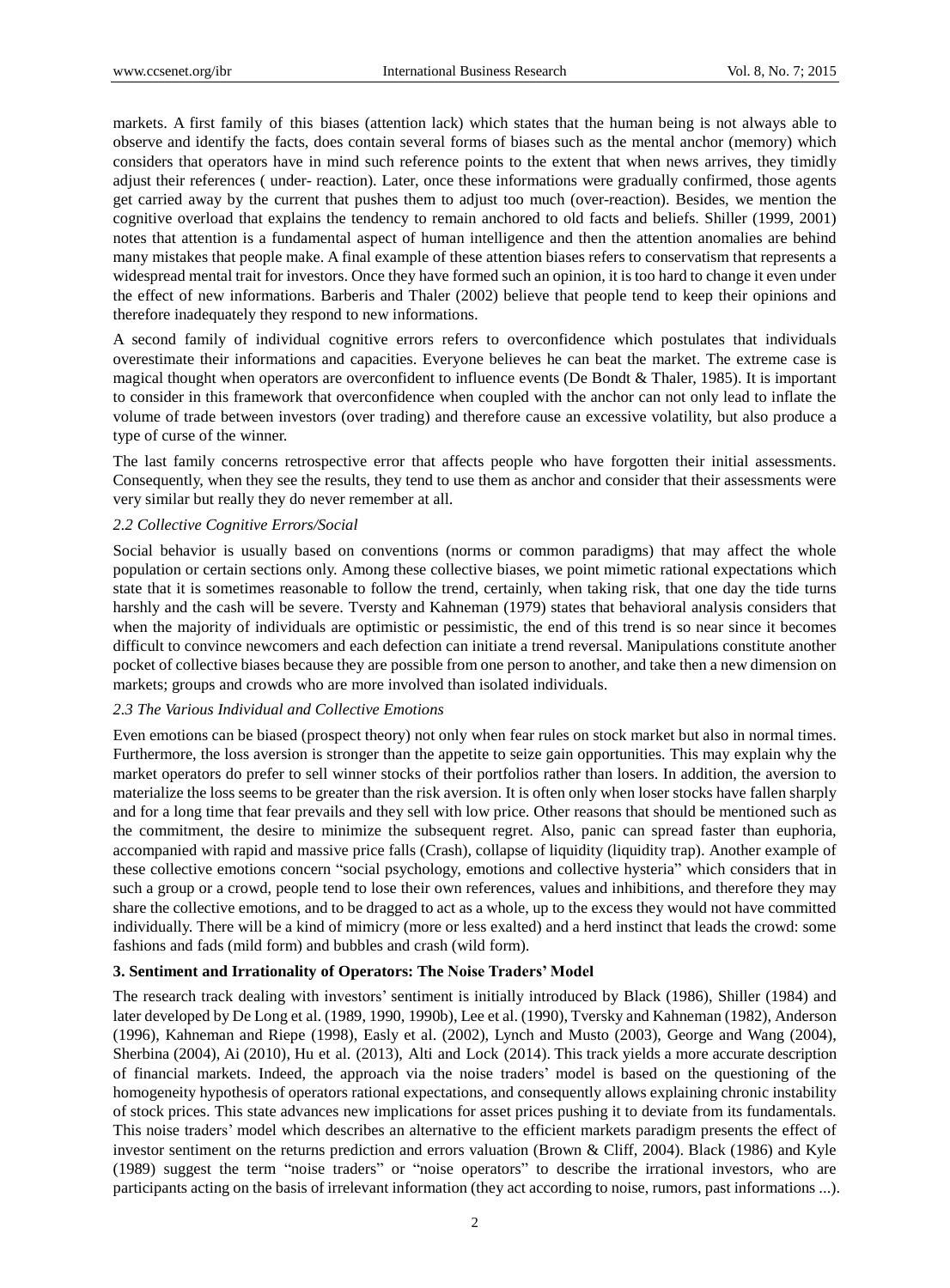In fact, their expectations are found on incorrect beliefs that seem to be a response to changes in expectations or in feeling that are not fully justified by the information, but it is a response to such pseudo-signals (Shiller, 2001). Moreover, the feeling of noise traders is at least partly integrated in stock prices and enters within the definition of expectations formulated by rational investors. Therefore, any market participant incorporates noisy or incorrect opinions in his forecasts for the same asset rather than all relevant information. Thus, the prices already disturbed by noise will not converge to their true values. Tversky and Kahneman (1979) state that many of these mistakes are made public on the financial markets and consequently operators tend to be more confident that encourages them to take more risks and even extrapolate past time series at pursuing trends. This behavior leads to these operators to respond to information. That is noise which conducts price formation rather than information. The noise traders are divided into two groups "the positive / negative feedback traders". There are those who buy when prices rise and sell when they are falling. These are the positive feedback traders. Conversely to those, there is the negative feedback traders who buy when prices are low and sell them when getting higher. Shleifer (2000) states that recent theoretical models have shown that noise traders interact on the market with rational or sophisticated investors who made rational expectations based on fundamental information, causing consequently some changes in price which seems to be completely rational.

#### *3.1 The Irrationality of Financial Analysts*

Huge literatures were interested at the financial professional analysts' behavior and their impacts on the entire market. De Bondt and Thaler (1987) state that analysts systematically over-react to new information. Thus, the net predicted results are consistent with the systematic optimism of financial analysts in response to information, leading in fact to a price over-reaction that may generate waves of speculative bubbles. Other researchers have also documented that analysts "forecast results are systematically over optimistic as Chopra et al. (1992) do indicate that Wall Street analysts tend to be optimistic about the results prospectus of the companies they supervise. Moreover, they conclude that analysts consistently overestimate the actual results during the year. They furthermore suggest that positive and predictable prejudice may be a rational property of optimal forecast results due to the reality. Despite the documented prejudices, analysts' forecasts have a significant impact on stock prices. In this context of psychological analysis, Shiller (1981) attributes the financial bias to irrationality and postulates that stock prices vary too much relatively to news about future dividends. Similarly, Hong and Stein (1999) studied the overreaction by modeling the operators" interaction who naively follow trend of prices and other operators.

#### *3.2 The Positive Feedback Traders*

One of the strongest trends of investors is the intention to extrapolate or pursue the trend. Therefore, they buy the stocks after they rise and sell following the fall. Thus, they follow the positive feedback strategies encouraging accordingly the deviation of prices relatively to fundamentals. De Long et al. (1989, 1990), Kyle (1989) show that the noisy "positive feedback traders' push asset prices beyond their real values, and that by buying up and selling at lower prices. Similarly, rational operators over invest in order to shut for a capital gain later. These investments undertaken simultaneously by the noise traders and also arbitrageurs will generate a rise in stock prices, and therefore an over assessment of these traded securities. Campbell and Kyle (1993) break down the performance of an action in a fundamental and other noise component and argue that the two are strongly positively correlated, meaning that prices over-react to the news. The feedback standard theory (Shiller, 1999) postulates that when stock prices rise, it creates several success stories of investors who are seduced therefore other investors who naively believe that the same success if they repeat involved too. Hence, this simplicity plays a critical role in the behavior of securities in particular and of markets in general.

## *3.3 The Arbitrage Limits*

Really, the arbitrageur cannot know exactly the intrinsic value of the security or detect accurately the price, and sometimes he feels handicapped due to the difficulty of identifying the bad assessment and then he is faced with such arbitration limits. The arbitrage opportunity absence is one of the fundamental axioms of modern financial theory; since arbitration is not really an operation with certain results, but sometimes it may require capital funding. De Long et al. (1990) argue that the none predicting of noise traders beliefs generates risk in prices that diverts rational arbitrageurs. Shleifer and Summers (1990) present two types of risks that can affect arbitrage taking into account the risk aversion of investors. This is namely the fundamental risk and that of funding. Fear of losing limits the arbitration and accordingly prevents pushing prices to their fundamentals. As a result, arbitration does not eliminate the effects of noise since this later creates risk.

#### **4. Excessive Confidence and Operators'Irrationality**

Recently, studies and financial investigations have provided an increased interest in the analysis of behavior and effects of irrational investors who badly perceive the values distribution of financial assets. Thus, Orlean (1992,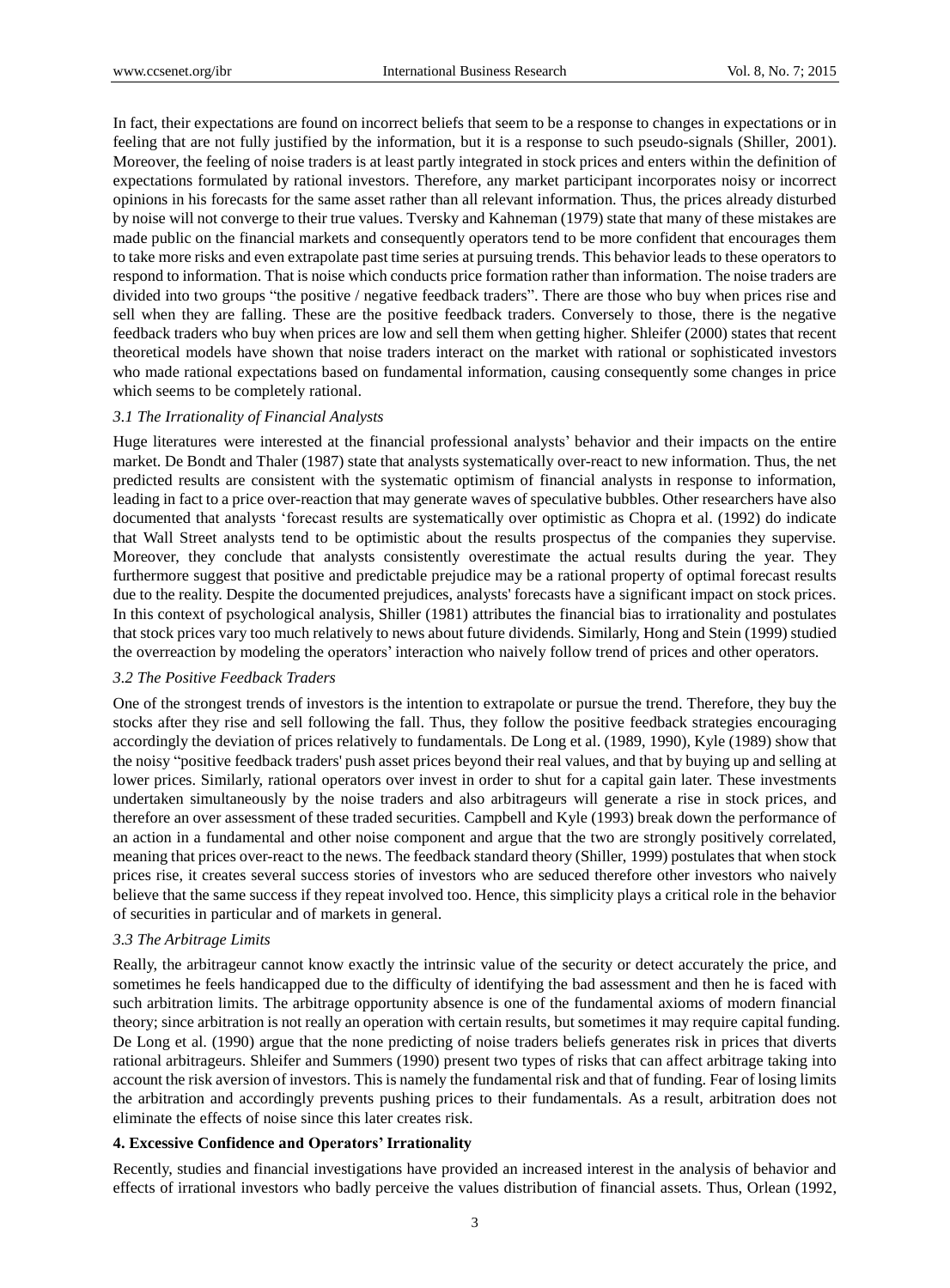1994), Grandy and Martin (2001), Dumas et al. (2009), Bertrand and Morse (2012) postulate that operators are generally irrational and therefore their behaviors do expose such narrow forms of irrationality and heuristics. In this sense, operators include intertemporal influences, mimicry and contagion. These biases have often been studied by cognitive psychology (Kahneman & Riepe, 1998; Griffin & Tversky, 1992) who propose two different and complementary explanations which are: investors are not "Bayesian" ; or they would be excessively confident in their judgments. Thus, overconfidence appears as one of behavioral biases the most treated through behavioral finance. Then, it will be necessary to highlight how individuals (rational to base) can be induced to become irrational because of psychological factors or human nature. Theoretical and empirical studies interested at the issue of over-confidence, advanced by De Long et al. (1990) and extended by Hirshleifer and Subrahmanyan (1998) Kyle and Wang (1997) and developed especially by Odean (1999), Barber and Odean (2002), De Fontrouvelle et al. (2003). Barberis et al. (1998), Diether et al. (2002), Choudhry (2007), Kogan et al. (2006), Malmendier et al. (2011) Buraschi et al. (2014) form a whole theory that helped explaining several phenomena on financial market such as the price variability, mimicry and the speculative bubbles emergence. In the literature, overconfident investors do overestimate the accuracy of their knowledge about the financial security value. Kahneman and Riepe (1998) state that investors behave overconfident only with private information signals. Thus, they could overestimate the likelihood that their personal assessment of the security value is more accurate than other competitors" assessments. This intensifies the opinion differences which does deviate the quotes away from their fundamentals. Hong and Stein (1999), Barberis and Thaler (2002) consider that excessive confidence on private information leads operators to revise their beliefs too little in response to subsequent public news. Kent and Titman (2000) define excessive confidence as if the accuracy of the error component of private information signal is larger than it really is, but operators do remain Bayesian. Furthermore, Odean (1998) emphasizes that operators" excessive confidence makes belief that the forecast of their knowledge about the security value is greater than it is now. This state implies that these operators see themselves more able to assess the securities they are interested now, but in reality, they observe a pure noise while believing they observe a useful signal; confirming more that they are overconfident about the quality of their private information. Kahneman and Riepe (1998) argue that excessive confidence in the accuracy of the operators" estimates is likely to become more extreme over time, since those who win do attribute their success to their own skill and judgment. In the same vein, according to Grimblatt and Kelohiarju (2000), overconfidence is considered as one of the strongest behavioral biases discussed in the literature. De Bondt and Thaler (1987) state that "the most robust finding in the judgment psychology is the exaggerated confidence of the operators and that every professional is exposed to this type of biased behavior of overconfidence. Gervais and Odean (1997) attempt to modelize a multi-period market describing the process by which speculators learn about their capabilities and how their learning can create overconfident speculators. As a result, their speculation success does update incorrectly their beliefs and attributes this fact to their superior abilities. They overestimate their own contributions to the past positive results by remembering more of their successes than their failures. Thus, they are led to such biased judgments. This behavioral bias leads operators to have a probability distribution that does not reflect well the fundamental value. Consequently, they make some predictions that differ from the conditional expectation of this fundamental value and underestimate the specific risk (the calculated variance is lower) and, because they mistakenly believe that they have special signals about the future price of the risky asset. De long et al. (1990) define clearly irrationality as follows: "To form an opinion and maximize their expected utility, investors give importance to market psychology besides to circulating rumors, with regards to individuals who do not act in full mind independence. For excessive confidence, investors do not only incorporate news into prices, but make their analysis and assessments based on their feelings that can easily be influenced by various behavioral biases.

#### *4.1 The Theory of Biased Attribution*

The biased attribution theory in psychology initially introduced by Ben (1965) and further developed by Barberis and Thaler (2002) provides that when the events occur confirming the validity of individual actions, the agent attributes it to his high own competence, while conversely when events invalidate(infirm) actions, he returns this fact to external noise. It suggests that confidence varies over time according to the fact that individual beliefs and actions are confirmed or infirmed by subsequent events. Therefore, the biased attribution constitutes a form of overconfidence and occurs once the investor confidence changes at a biased fashion as a function of their decision results. Tversky and Kahneman (1979) argue that operators overweight information which confirms their initial evaluation and vice versa underweight non-coherent signals with it (evaluation). Therefore, their estimates only contribute to produce a momentum effect.

## *4.2 Overconfidence: An Explanation of Irrationality*

De Bondt and Thaler (1985-1987) stipulate that irrationality explanation is a distinction between micro and macro-economic approach of irrationality, while based on the key factor of irrationality which is overconfidence.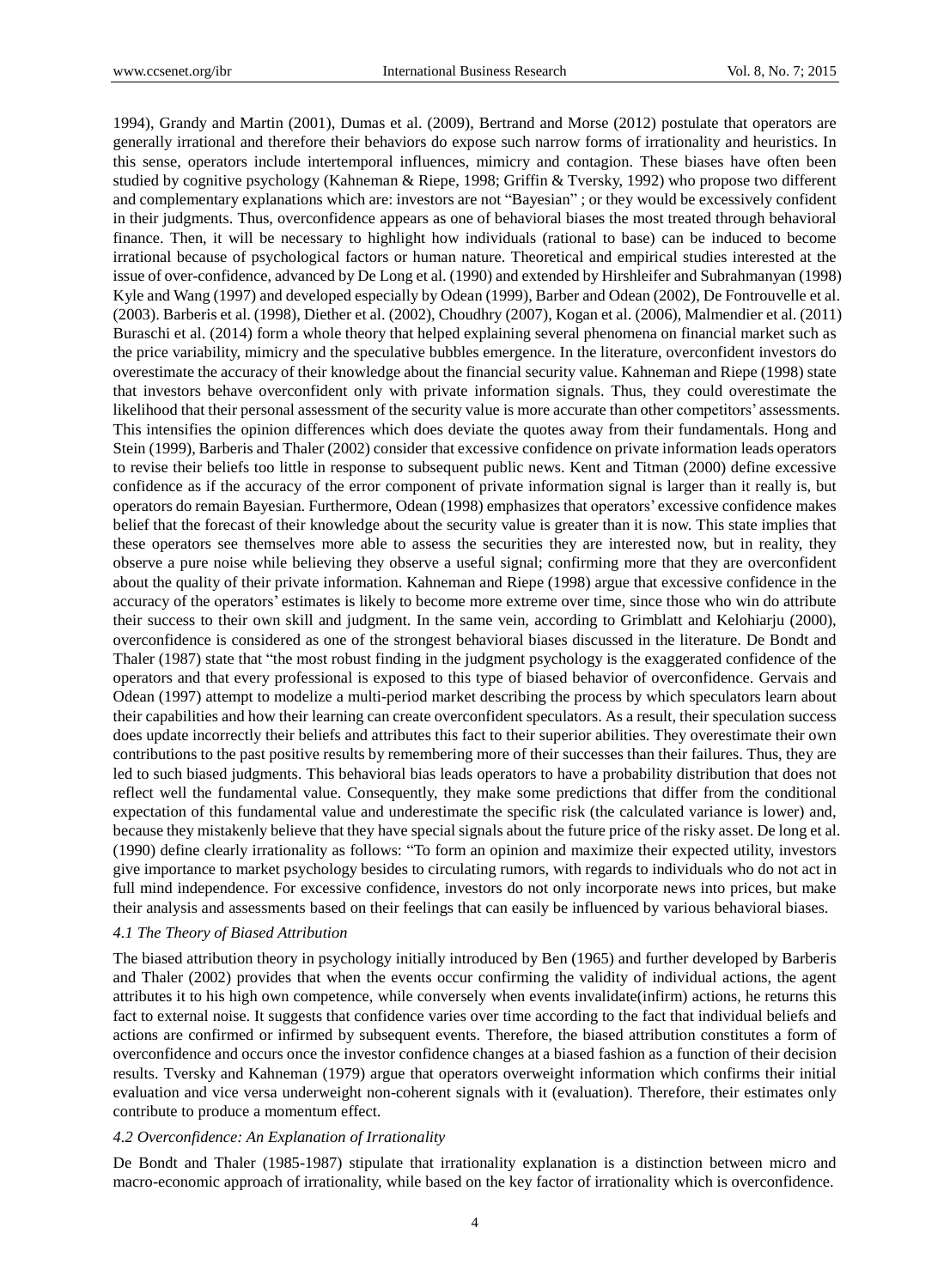**For the microeconomic approach of irrationality,** the main explanation of irrationality remains in overconfidence. Indeed, Kyle and Wang (1997), Kent and Titman (2000), Shleifer (2000) consider that psychological factors weigh heavily in explaining the exaggerated belief that leads some financial actors to choose the probability distributions that are not identical to those of the fundamental value. These authors also conclude that overconfidence can accentuate (worsen) and becomes dominant in the long run since fund managers ask their employees to act for the sake to eliminate other competitors. This overconfidence would come both from insufficient attention to the facts, in addition to an overestimation of their abilities. Furthermore, they state that bubbles obey the dynamics that most operators have confidence in such an asset, the more they buy, the more the price goes up and consequently more their optimism seems justified. Indeed, investors often have a skewed view of the results about their past decisions as they tend to attribute the good results of their skills rather than chance; nevertheless, errors are analyzed as noise. Thus, the experts who have a greater proportion to be over-optimistic have more overconfidence. De Bondt and Thaler (1987) report that the combination of excessive confidence and exaggerated optimism do push investors to overestimate the reliability of their knowledge and in consequence, they underestimate risks and exaggerate their ability to control events, that may lead to excessive trading volumes and accordingly to the emergence of speculative bubbles.

**For the macroeconomic approach of irrationality,** to further explain the concept of irrationality at the macroeconomic level, Shiller (2000) gives importance not only to the majority opinion on the decisions of such economic agents but also to regret, rumors. He shows that representativeness and the conservatism principle are the two main factors underlying the speed of market changes. These two elements are more than sufficient to create a bad market assessment by playing on investor sentiment regarding the future evolution of securities price (Barberis et al., 1998). If we add to all mentioned above, the interest of the media (to sell more numbers) and financial analysts (often dependent on investment banks, and also competing to get the information held by the firms), we obtain, according to Shiller (2000) to a quote level supported by an irrational euphoria*.*

#### *4.3 Excessive Confidence on Financial Markets*

This bias affects financial markets through trading volume, returns and stock prices. Indeed, biased opinions by way of information interpretation will have immediate effects on the markets.

**The implications on the transaction volume:** The transactions volume seems affected by the overconfidence of the various market participants because it appears fairly high to the extent that cannot be explained by rational markets models (standards). Thus, Odean (1998), Barber and Odean (2002) Statman and Tversky (1999), Campbell and Taksler (2003), Clement (2004), Linnainmaa (2010) show that investors operate exaggeratedly, due to excessive confidence they have more on signals with what they have great personal implications. Barber and Odean (1998) modelize this prediction by high past returns that increase the confidence of operators and transaction volume will consequently increase. Therefore, investors overestimate predicting their informations and therefore the transaction anticipated gains transaction. They could even operate when the anticipated net gains are negative, so that rational investors operate only if the anticipated gains excess transaction costs.

**The implications on quotes:** Barber and Odean (2002), Stein (1998) report that in a financial market, rational investors transact in the hope of increasing their returns. They add that overconfident investors lower their expected utilities by trading excessively and reduce their net returns than do rational investors. In addition, excessive confident investors are more likely to negotiate solely to improve their performances. Odean (1998) argues that investor returns are clearly affected by overconfidence biases. He expects that investors by negotiating too frequently reduce their returns due to their excessive confidence. Given these different psychological behaviors, securities that rational speculators buy over-perform those they sell. So if these speculators are informed but overestimate the accuracy of their information (a form of overconfidence), securities they buy underperform on average those they sell. Similarly if negotiators believe they have the information, but really do not, the securities they buy underperform on average significantly securities they sell. Diether et al. (2002), Lynch and Musto (2003) follow the same line of research a similar approach, showing that overly confident investors are growing more strongly their own assessments of the assets than other operators, and as a result, the so-called overconfidence leads to heterogeneous beliefs and differences of opinion. Barberis et al. (1998), Haigh and List (2004), Baker and Wurgler (2006), Titman and Daniel (2008), Easly and O'Hara (2010) argue that every overly confident investor believes that the beliefs of his competitors fluctuate randomly around his own beliefs, thus agree to a linear diffusion process of mean reversion.

#### **5. Empirical Investigation of Behavioral Bias Market**

We will try to test possible effects of psychology or followership on the Tunis Stock market where we ask is it possible to capture a GARCH effect on the returns of the securities with or without transaction volume taken as an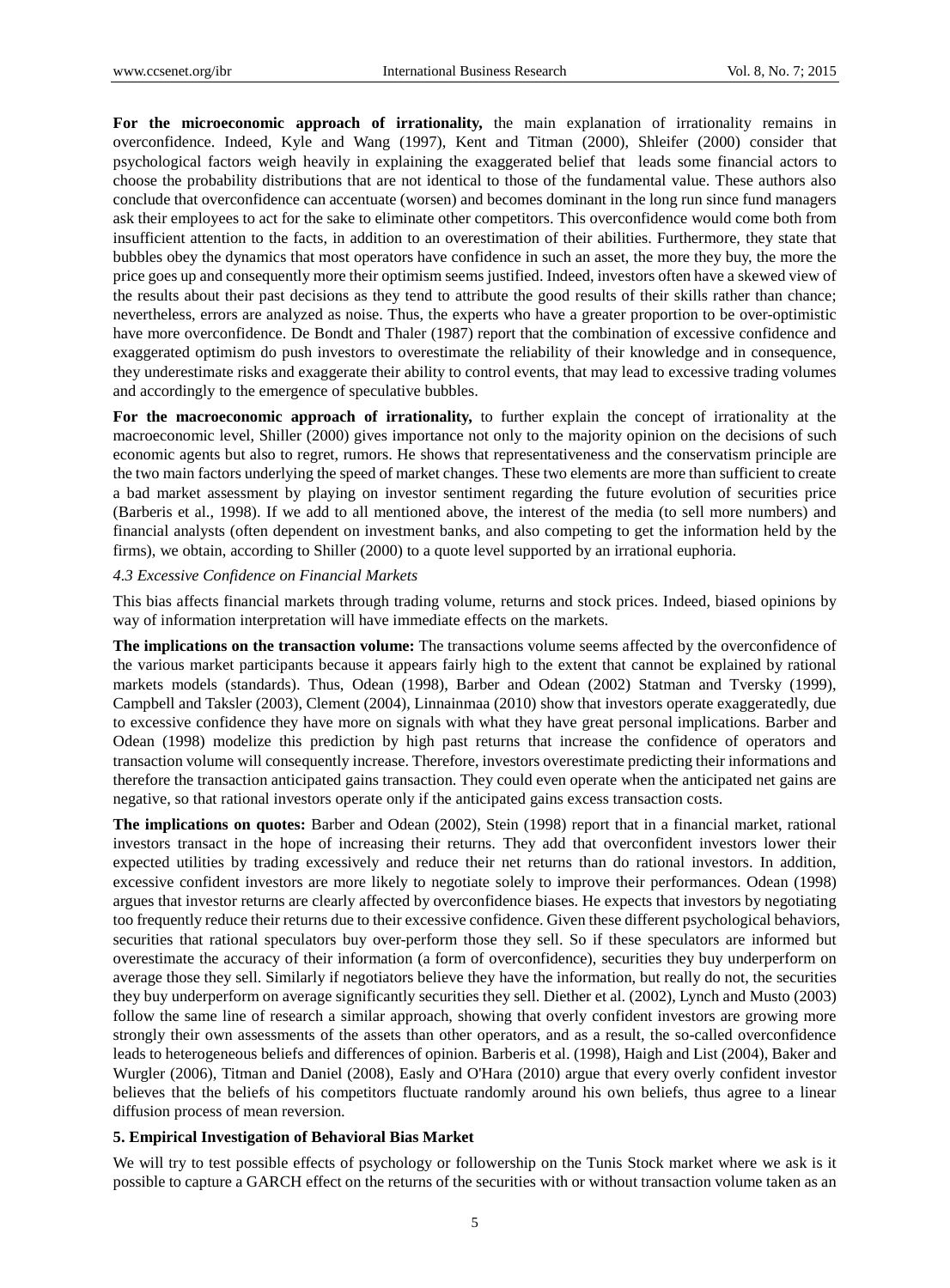explanatory variable in the equation of the conditional variance? However, before starting the empirical analysis it is essential to clarify the theoretical relationship between the support variables of this investigation as the stock price and trading volume. Hirshleifer (2001) Sherbina (2004), Kahneman and Tversky (2000), Linnainmaa (2010) state that when the uncertainty rules over the market and operators feel themselves ravaged by a wave of psychology crowd, these individuals prefer therefore do not deviate from the average opinion of the market in order not to incur too much risk. This state of mind does push them to align with the majority opinion over the market, even at the expense of their privileged information. Thus, such a phenomenon of lead-lag on the market is forged. The followers (lag), the main actors of this new motion, are mainly composed of uninformed operators. They constitute such a group of attentive operators to each signal sent to the market by the informed presumed (lead). These same people (lag) do not take positions based on their beliefs or their own expectations, since without a lag, their activity is worth nothing (zero) and their investment decisions are subordinate to the market reading they do. In other words, the size and direction of their transactions seem to be influenced by the equivalent parameters of the market interveners at time t. It is very important to consider that for a same price level, there will be swelling of the transactions" volume. Furthermore, the additional volume that can be observed proves the only followers' reflection since by transmitting orders similarly to the newly interveners on the market, they hope making such a profit through this behavior. Thus, the volumes will increase systematically and generate consequently an increase at stock prices. Therefore, variables designed to measure and quantify this type of behavior as the transaction volume and the price of each security remain among the best examples of this kind of variables. In this context, the tests on the persistence of ARCH effects in the presence or absence of the variable volume are considered as the most appropriate to modelize the investors" behavior on stock market. In fact, these GARCH models are viewed as the best suited for this type of distribution to modelize the relationship between the trading volume and price volatility. The GARCH (1.1) appears as the most effective of the family since it has a strong predictive ability of detecting a possible correlation between volume and price variability.

#### *5.1 The Model Presentation*

Najand and Yung (1991), Moschetto (1998), based on a GARCH (1, 1) model for the sake to examine the relationship between volume and price volatility of a futures contract on the CBOT and the notional respectively, do consider two distinct specifications:

The first one is intended for the conditional mean:

$$
z_t = y_t + \delta + \varepsilon_t \tag{1}
$$

The second has a destiny for the conditional variance:

$$
h_t = w + \alpha \varepsilon_{t-1}^2 + \beta h_t
$$
  
\n
$$
\varepsilon_t / \Phi_{t-1} \to N(0, h_t)
$$
\n(2)

The terms of the conditional variance equation are:

w: The conditional mean;

 $\varepsilon_{t-1}^2$ : The news of the volatility of the previous period determined from the relation (1) cited above;

 $h_{t-1}$ : The expected variance of the previous period.

*5.2 Assumptions*

To modelize this relationship price-volume, four hypotheses are needed:

**H1**: The existence of a lead-lag relationship between operators.

**H2**: The majority opinion causes swelling of the transaction volume which will generate an increase in prices of securities.

**H3:** The time lag in the decision making of some agents amplifies the psychological behavior on the market.

**H4:** The volume influences the securities price volatility.

*5.3 Data and Empirical Procedures*

5.3.1 Data

Our empirical investigation examines such as the positive correlation between volume and price volatility of shares traded on the Tunisian stock market is based on a database composed of two time series of prices and trading volume, over a period stretching from January 2002 to January 2013, for daily data.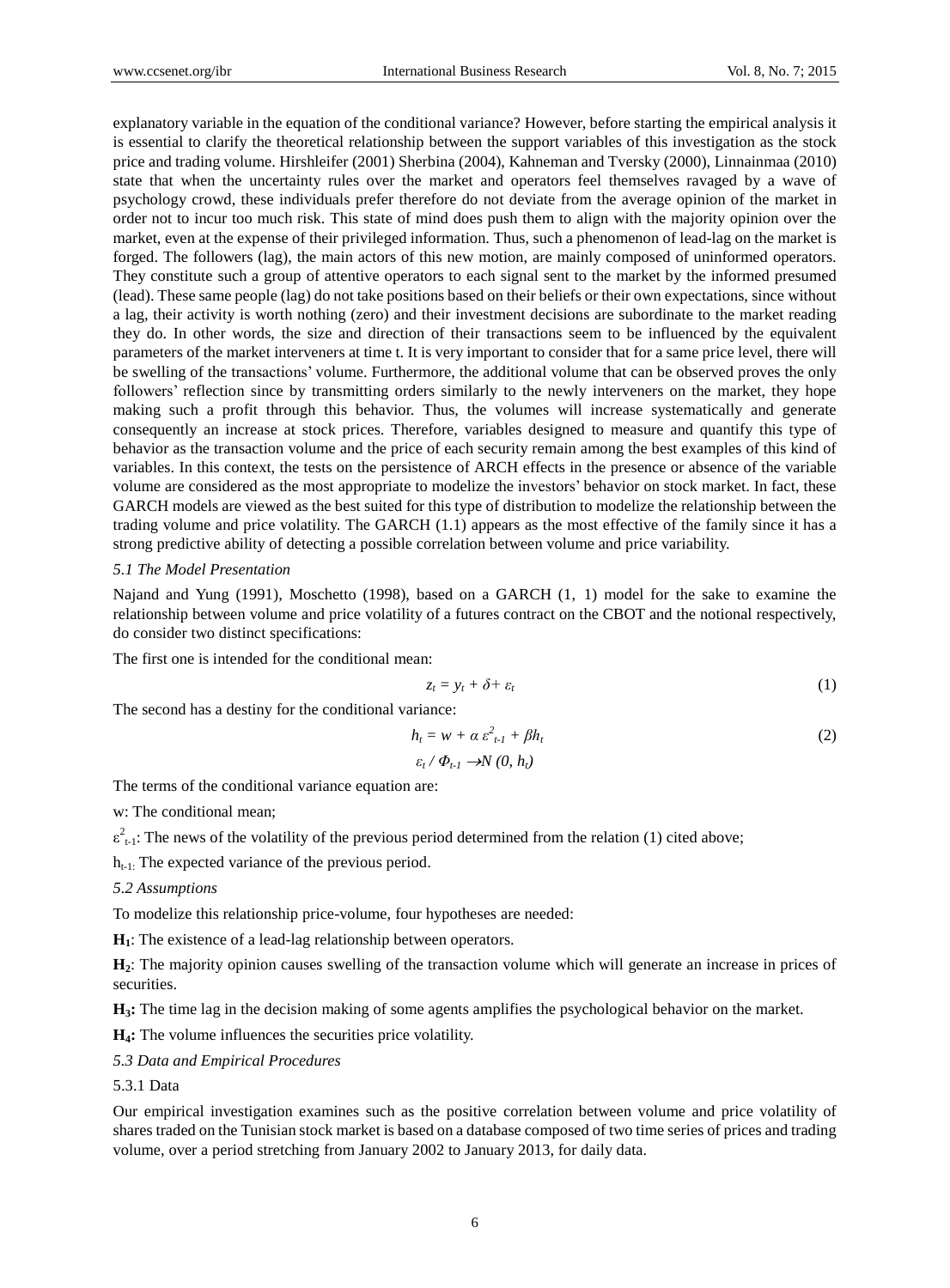## 5.3.2 Methodology

In order to highlight possible GARCH effect between trading volume and volatility of stock prices on the place of Tunis, we followed the approach Moschetto (1998) to estimate the GARCH (1.1) without and with transaction volume (lag 0 or 1), and jointly for series  $C^*$ <sub>t</sub> and  $\begin{bmatrix} C_t \\ C_t \end{bmatrix}$ .

## 5.3.3 Preliminary Results

## 5.3.3.1 Descriptive Statistics

\* The tests of skewness and kurtosis: The normal distribution is characterized by the symmetry with respect to the mean, and the low probability of extreme points. We recall, in this context, that if the distribution is normal and the number of observations is greater than thirty (30) the coefficient of skewness (S) is zero and the kurtosis coefficient (K) is equal to three.

\* The Jarque and Bera test (JB): This test that synthesizes the coefficients of skewness and kurtosis. The JB which is based on the concept of skewness (asymmetry) and kurtosis (flattening) does enable to verify the normality of the statistical distribution. Thus, once the JB coefficient follows a chi-square with two degrees of freedom and it is more than chi-square (5.99), there is a rejection of the null hypothesis of normality.

## 5.3.3.2 Stationarity Tests

\* Tests Dickey and Fuller**:** Dickey and Fuller statistics are intended to test the null hypothesis of non-stationary processes against the alternative hypothesis of the stationary one. Their interest is to inform about the need to differentiate the studied series. Dickey and Fuller have derived the least squares estimators, besides the Student statistics of the estimated coefficients to facilitate the test application.

\* Philips Perron Test: This test is an extension of Dickey and Fuller tests. The models on which the Philips Perron test is applied are identical to those used by Dickey and Fuller. Furthermore, the asymptotic distributions of Philips Perron and Dickey and Fuller are identical, and it is sufficient only to refer to the critical values Dickey and Fuller tables.

## 5.3.3.3 Comments

The study of the statistical properties reveals some findings as:

**\*** The application of ADF tests on the series of both the average prices and stock return of the securities revealed the presence of a unit root in all series of average prices at level. Similarly, the series of stock returns are all stationary at level.

**\*** The normality null hypothesis is rejected for all stock return series and since the value of the Jarque -Bera statistic exceeds amply the tabulated value of the chi square, at two degree of freedom. Furthermore, we observe a skewness coefficient different to zero suggesting the none flattening of the distribution density function (too upward). This observation is confirmed by the rejection of the normality assumption (the Jarque-Bera statistic

(JB) > chi 2). For stationary coefficients, the result of statistical test shows that the two series studied [Ct<sup>\*</sup><sub>t</sub> and  $\left|C_t^*\right|$ ]

are stationary at level, since the ADF statistic (respectively are – 30.34 and -39.82) is less than the critical value and at the 1%, 5% and 10% level. The results of the GARCH estimation (1. 1) are presented as follows:

|                    | Coefficient | Statistic z              | Significance level |
|--------------------|-------------|--------------------------|--------------------|
| μ                  | $6,37E-05$  | 0,330943                 | 0.7407             |
| $\alpha_0$         | 1,87E-05    | 16, 23080                | 0.0000             |
| $\alpha_1$         | 0,192187    | 14,24392                 | 0.0000             |
| B                  | 0,690026    | 40, 24951                | 0.0000             |
| $\alpha_1 + \beta$ | 0,881054    | $\overline{\phantom{a}}$ | ۰                  |

Table 1. Parameter estimation GARCH (1, 1) average price regardless of volume (Biat)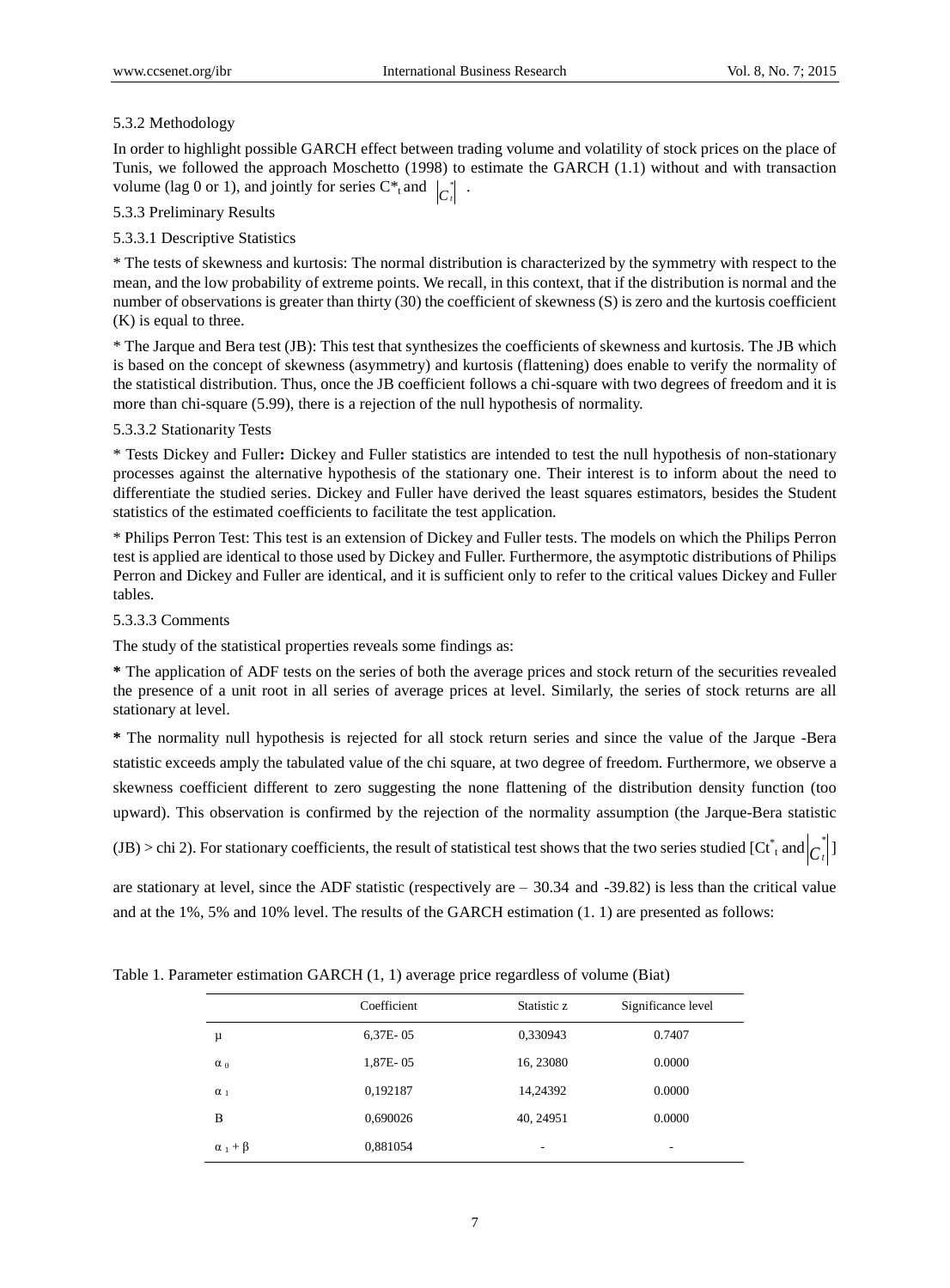The coefficients  $\alpha_0$ ,  $\alpha_1$ ,  $\beta$  are all significant at the 1% level synonym of the presence of a GARCH effect. Furthermore  $(\alpha_1+\beta)$  is slightly less than unity which confirms that the conditional variance is persistent hence and then the existence of a quasi-IGARCH (1, 1).

|                    | Coefficient | Statistic z              | Significance level       |
|--------------------|-------------|--------------------------|--------------------------|
| μ                  | 1,12 E-05   | 0,057935                 | 0.7407                   |
| $\alpha_0$         | 1,87 E-05   | 16,19641                 | 0.0000                   |
| $\alpha_1$         | 0,190928    | 14,10385                 | 0.0000                   |
| B                  | 0,690026    | 41,58730                 | 0.0000                   |
| $\alpha_1 + \beta$ | 0,881054    | $\overline{\phantom{a}}$ | $\overline{\phantom{a}}$ |
| δ                  | 3,72E-06    | 8,433619                 | 0,0000                   |

Table 2. Estimating GARCH (1, 1) average price with gross volume  $\delta$  (delay zero)

The coefficients  $\alpha_0$ ,  $\alpha_1$ ,  $\beta$  and  $\delta$  are all significant at the 1% level. Similarly, there is a persistence of the conditional variance at the presence of the volume variable. The sum  $(a_1 + \beta)$  is close to unity, which proves the persistence of past volatility in the explanation of the current volatility of the price.

|  |  |  | Table 3. Estimation of the GARCH regression $(1.1)$ parameters: average price volume with lag $(1)$ |  |  |  |
|--|--|--|-----------------------------------------------------------------------------------------------------|--|--|--|
|  |  |  |                                                                                                     |  |  |  |

|                    | Coefficient | Statistic z | Significance level |
|--------------------|-------------|-------------|--------------------|
| μ                  | 0,000215    | 0,01896     | 0.1922             |
| $\alpha_0$         | 4,99 E-05   | 11,74720    | 0.0000             |
| $\alpha_1$         | 0, 153882   | 10,79991    | 0.0000             |
| B                  | 0,564449    | 18,04883    | 0.0000             |
| $\alpha_1 + \beta$ | 0,718331    | -           | ٠                  |
| $\delta$           | $-1,5 E-05$ | -44,53954   | 0,0000             |

The third regression results are very close to those of the previous one, except that in this case the volume lag (1) is taken into account in explaining price volatility. Thereafter, we retake the case of GARCH estimates (1.1) with "absolute value" of the average price  $|c_t^*|$  with and without trading volume, and in order to refine more our

analysis. The estimates of the three types of GARCH, EGARCH and TGARCH models allowed us to adopt the EGARCH representation to modelize the volatility of the absolute average return with introduction of variable volume with a lag of (1) delay, and since the ratios of maximum likelihood and the criterion of Schwartz and Ackaike are the highest compared to the other two models (GARCH and TGARCH). This rule of choice has been adopted in estimating all other cases. In sum, our results seem to confirm the theoretical models admitting the existence of a positive effect of volume on the persistent volatility in GARCH effect combined with a positive correlation between the volume and volatility of stock prices on the Tunis Stock market. Our results support the work of Najand and Yung (1991) and Moschetto (1998).

## **6. Conclusion**

The interest of this paper is focus around the contribution of behavioral finance to understanding the volatility of financial markets. The traditional fundamental approach to finance is based on the classical assumptions of rationality where market interveners are assumed to be able to react and to revise their expectations according to Bayes' theorem when new informations arrive to market. In contrast, behavioral finance cuts with the traditional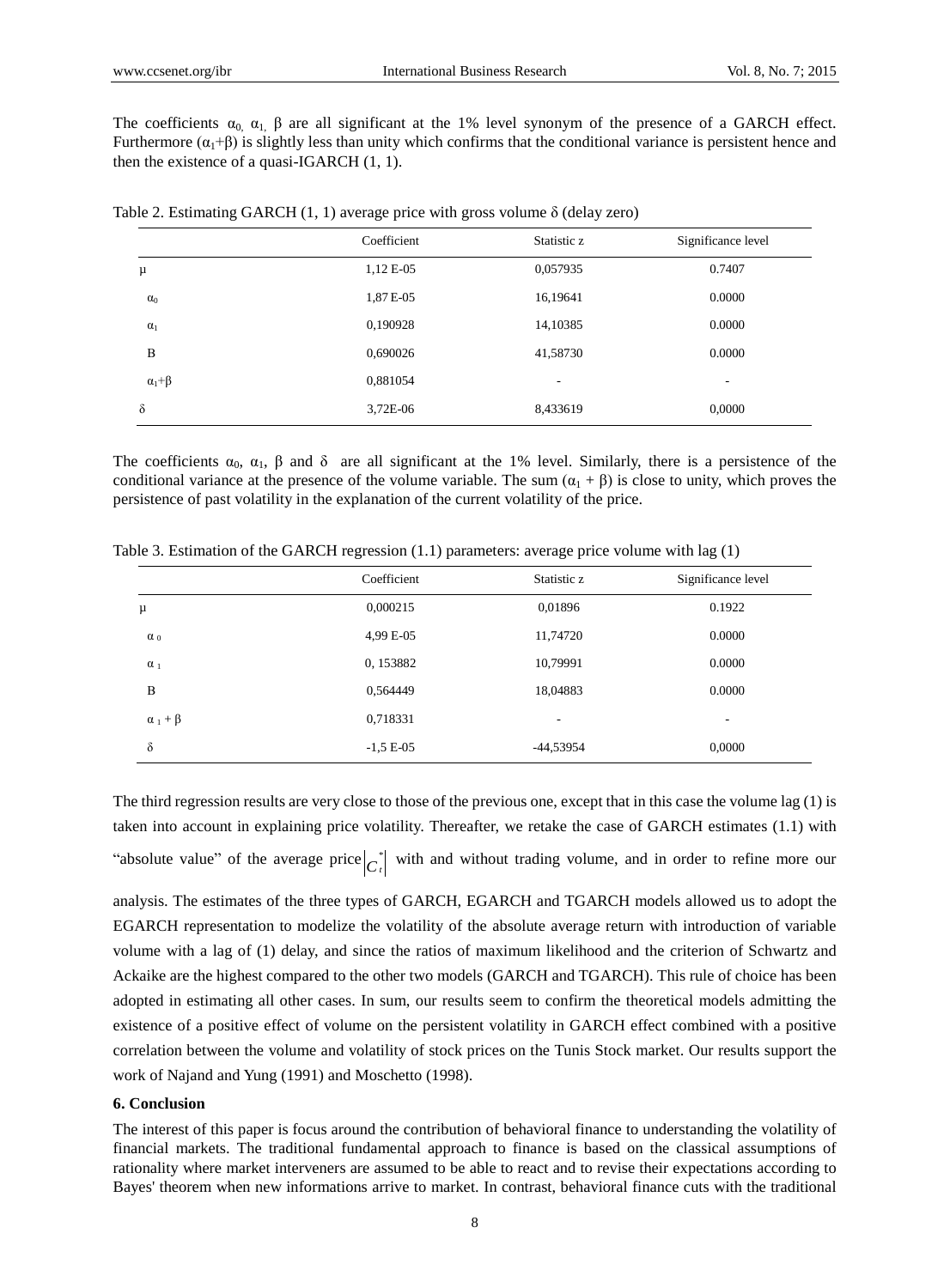thought and considers that the analysis is not yet based on the fundamental calculations but rather on the behavior and sentiment operators on the market. Owing to most of the operators are so far to behave according to the fundamental model, an abundant literature on cognitive psychology has shown that they are not always able to properly deal with the new information and they do not behave fully rational. De Bondt and Thaler (1985), Barberis et al. (1998); Daniel et al. (1998), Tversky and Kahneman (2000), Benartzy and Thaler (2002), Malmendier et al. (2011), Bernard and Morse (2012) specify that the contributions of behavioral finance to understanding the puzzle of volatility are of two types: taking into account the arbitrage limits besides to the psychology of individuals. Therefore, this new vision of finance offers two opposing models related to investor behavior. Namely, it is the over-reaction and under-reaction. Accordingly, such aberrant returns are regarded attributed to a limited rationality or even to operators" irrationality. The empirical validation was dedicated to estimating the parameters of GARCH regressions (1.1) average price with and without introduction of the variable transaction volume. Our results indicate a positive effect of volume on the volatility of stock prices, on one hand, and a persistence of GARCH effect even with the inclusion of the volume within the equation of the conditional variance, on the other side. Thus, our results corroborate the theoretical and even empirical investigations and especially Najand and Yung (1991) and Moschetto (1998) about the psychological phenomenon or the followership which provides that the volume increase will be combined with a rise in stock prices.

#### **References**

- Alti, A. T., & Lock, P. C. (2014). Biased beliefs, asset prices, and investment: A structural approach. *Journal of Finance, 69*(1), 325-361. http://dx.doi.org/10.1111/jofi.12089
- Anderson, T. (1996). Return volatility and trading volume. *Journal of Finance, 51*, 169-204. http://dx.doi.org/10.1111/j.1540-6261.1996.tb05206.x
- Angel, J. J., Gastineau, D. L., & Weber, C. J. (1997). Reducing the market impact of large stock trades. *Journal of Portfolio Management, 24*(1), 69-76. http://dx.doi.org/10.3905/jpm.1997.409629
- Asparouhova, E., Bessem, B. H., & Kalcheva, I. (2013). Noisy prices and inference regarding returns. *Journal of Finance, 68*, 665-714. http://dx.doi.org/10.1111/jofi.12010
- Baker, M., & Stein, J. (2004). Market liquidity as a sentiment indicator. *Journal of Financial Markets, 4*(2), 277-282. http://dx.doi.org/10.1016/j.finmar.2003.11.005
- Baker, M., & Wurgler, J. (2000). The equity share in new issues and aggregate stock returns. *Journal of Finance, 55*(5), 2219-2257. http://dx.doi.org/10.1111/0022-1082.00285
- Baker, M., & Wurgler, J. (2004). A catering theory of dividends. *Journal of Finance, 59*(3), 1125-1165. http://dx.doi.org/10.1111/j.1540-6261.2004.00658.x
- Baker, M., & Wurgler, J. (2006). Investor sentiment and the cross-section of stock returns. *Journal of Finance, 61*(4), 1645-1679. http://dx.doi.org/10.1111/j.1540-6261.2006.00885.x
- Barber, N., & Odean, F. (2002). Trading is hazardous to your wealth: The common stock performance of individual investor. *Journal of Finance, 57*(2), 773-806. http://dx.doi.org/ 10.1111/0022-1082.00226
- Barberis, N., & Thaler, R. (2002). A survey of behavioural finance. http://dx.doi.org/10.2139/ssrn.327880
- Barberis, N., Shleifer, A., & Vishny, R. (1998). A model of investor sentiment. *Journal of Financial Economics, 49*, 307-348. http://dx.doi.org/10.1016/S0304-405X(98)00027-0
- Benartzy, S., & Thaler, R. (2002). How much is investor autonomy worth? *Journal of Finance, 57*(4), 1593-1616. http://dx.doi.org/10.1111/1540-6261.00472
- Bertrand, M., & Morse, A. (2012). Information disclosure, cognitive biases, and payday borrowing. *Journal of Finance, 66*(6), 1865-1891. http://dx.doi.org/10.1111/j.1540-6261.2011.01698.x
- Black, F. (1986). Noise. *Journal of Finance, 41*(3), 529-543. http://dx.doi.org/10.1111/j.1540-6261.1986.tb04513.x
- Bloomfield, R., O"Hara, M., & Saar, G. (2009). How noise trading affects markets: An experimental Analysis? *Review of Financial Studies, 22*(6), 2275-2302. http://dx.doi.org/10.1093/rfs/hhn102
- Buraschi, A., Trojani, F., & Vedolin, A. (2014). When uncertainty blows in the Orchard: Comovement and equilibrium volatility risk premia. *Journal of Finance, 19*, 101-137. http://dx.doi.org/10.1111/jofi.12095
- Campbell, J., & Kyle, A. (1993). Smart money, noise trading, and stock price behavior. *Quarterly Journal of*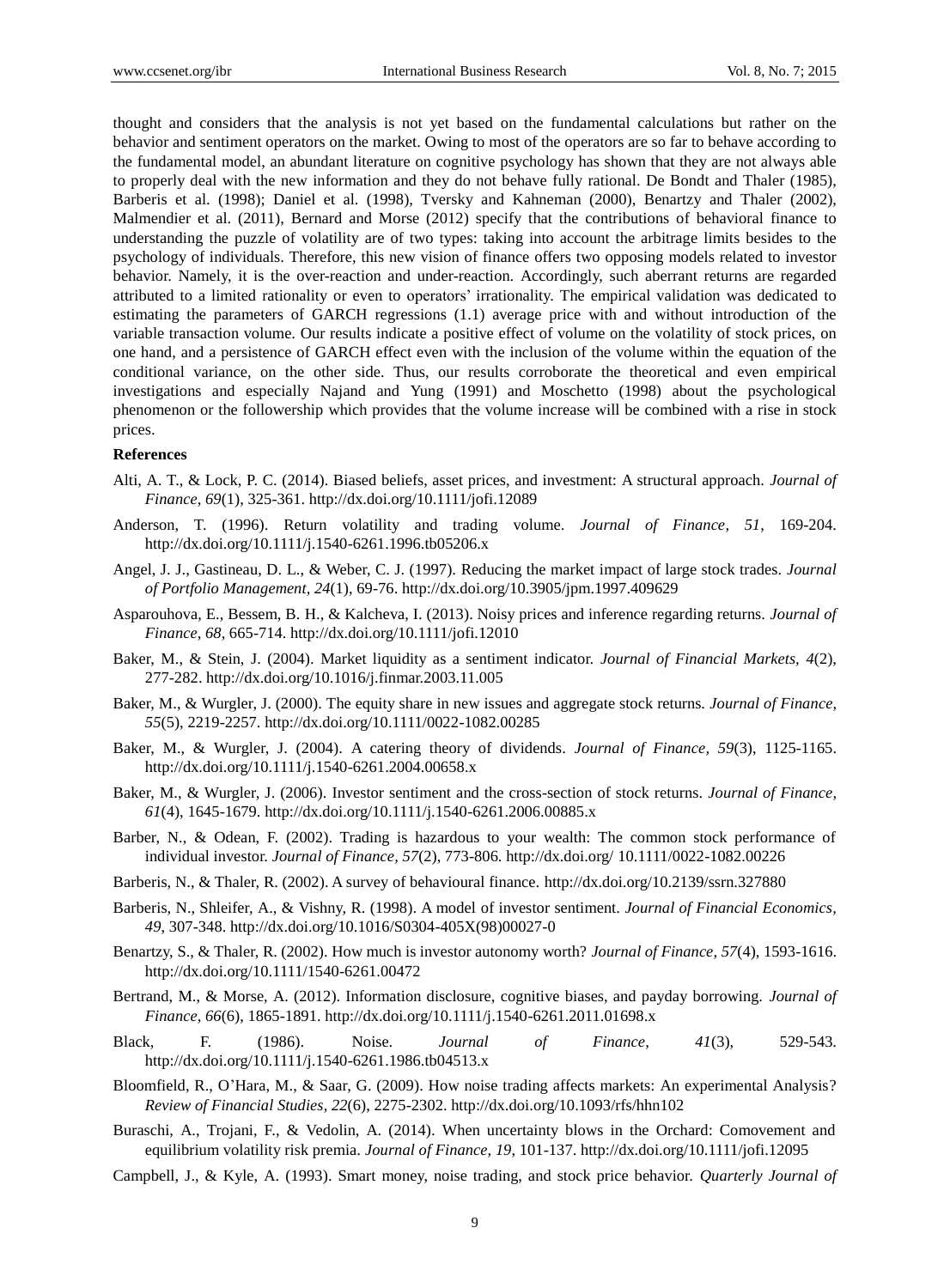*Economics, 108*, 905-939. http://dx.doi.org/10.2307/2118454

- Campbell, J., & Taksler, G. (2003). Equity volatility and corporate yields. *Journal of Finance, 58,* 2321-2350. http://dx.doi.org/10.1046/j.1540-6261.2003.00607.x
- Chopra, N., Lakonishok, J., & Ritter, J. (1992). Measuring abnormal performance: Do stocks over react? *Journal of Financial Economics, 131*, 235-268. http://dx.doi.org/10.1016/0304-405X(92)90005-I
- Choudhry, M. (2007). *Bank Asset and Liability Management: Strategy, trading, analysis.* Printed by Saik Wah Press Pte Ltd.
- Clement, M. (2004). Financial analyst characteristics and herding behavior in forecasting. *Journal of Finance*, *60*(1), 307-341. *http://dx.doi.org/*10.1111/j.1540-6261.2005.00731.x
- Copeland, T. E., & Galai, D. (1983). Information effects of the bid–ask spread. *Journal of Finance, 38*(5), 1457-1469. http://dx.doi.org/10.1111/j.1540-6261.1983.tb03834.x
- Corowin, S. A. (1999). Differences in trading behavior across NYSE specialist firms. *Journal of Finance, 54*(2), 721-746. http://dx.doi.org/10.1111/0022-1082.00123
- Daniel, K., & Titman, S. (2000). *Market efficiency in an irrational world*. NBER Working Paper No. w7489. Retrieved from http://ssrn.com/abstract=207708
- Daniel, K., Hirshleifer, D., & Subrahmanyan, A. (1998). Investor psychology and security market under-Overreaction. *Journal of Finance, 53*, 1839-1886. http://dx.doi.org/10.1111/0022-1082.00077
- De Bondt, W. F. M., & Thaler, R. (1985). Does the stock market over react. *Journal of Finance, 40*(3), 793-808. http://dx.doi.org/10.1111/j.1540-6261.1985.tb05004.x
- De Bondt, W. F. M., & Thaler, R. (1987). Further evidence on investor overreaction and stock market seasonality. *Journal of Finance, 42*, 557-581. http://dx.doi.org/10.1111/j.1540-6261.1987.tb04569.x
- De Long, N., Shleifer, B., Summers, F., & Waldman, C. (1989). The size and incidence of the losses from noise trading. *Journal of Finance, 44*, 681-696. http://dx.doi.org/10.1111/j.1540-6261.1989.tb04385.x
- De Long, N., Shleifer, B., Summers, F., & Waldman, C. (1990a). Noise trader risk in financial markets. *Journal of Political Economy, 98,* 703-738. http://dx.doi.org/10.1086/261703
- De Long, N., Shleifer, B., Summers, F., & Waldman, C. (1990b). Positive feedback investment strategies and destabilizing rational speculation. *Journal of Finance, 45*, 375-395. http://dx.doi.org/10.2307/2328662
- Diether, K., Malloy, C., & Scherbina, A. (2002). Differences of opinions and the cross-section of stock returns. *Journal of Finance, 57*, 2113-2142. http://dx.doi.org/10.1111/0022-1082.00490
- Dumas, B., Kurshev, A., & Uppal, R. (2009). Equilibrium portfolio strategies in the present of sentiment risk and excess volatility. *Journal of Finance, 64*, 579-630. http://dx.doi.org/10.1111/j.1540-6261.2009.01444.x
- Easley, D., & O"Hara, M. (2010). Microstructure and ambiguity. *Journal of Finance, 65*(5), 1817-1846. http://dx.doi.org/10.1111/j.1540-6261.2010.01595.x
- Easley, D., Hvidkjar, S., & O"Hara, M. (2002). Is information risk a determinant of asset returns? *Journal of Finance, 57*, 2185-2222. http://dx.doi.org/10.1111/1540-6261.00493
- Fama, E. (1965). The behavior of stock market prices. *Journal of Business, 38*, 34-106. http://dx.doi.org/10.1086/294743
- George, T., & Huang, C. (2004). Week hieg and momentum investing. *Journal of Finance, 59*(5), 211-229. http://dx.doi.org/10.1111/j.1540-6261.2004.00695.x
- Gervais, S., & Odean, T. (1997). Learning to be overconfident. *Review of Financial Studies, 14*, 1-27. http://dx.doi.org/10.2139/ssrn.36313
- Gervais, S., Heaton, J. B., & Odean, T. (2011). Overconfidence, compensation contrasts, and capital budgeting. *Journal of Finance, 66*, 1735-1576. http://dx.doi.org/10.1111/j.1540-6261.2011.01686.x
- Grandy, B. D., & Martin, J. S. (2001). On the survival of overconfidence traders in a competitive market. *Journal of Financial Market, 4*, 73-84. http://dx.doi.org/10.1016/S1386-4181(00)00014-8
- Griffin, D., & Tversky, A. (1992). The weighing of evidence and determinant of confidence. *Journal of Finance, 4*, 411-432. http://dx.doi.org/10.1017/CBO9780511808098.015
- Grinblatt, M., & Keloharjus, M. (2009). Sensation seeking overconfidence and trading activity. *Journal of Finance,*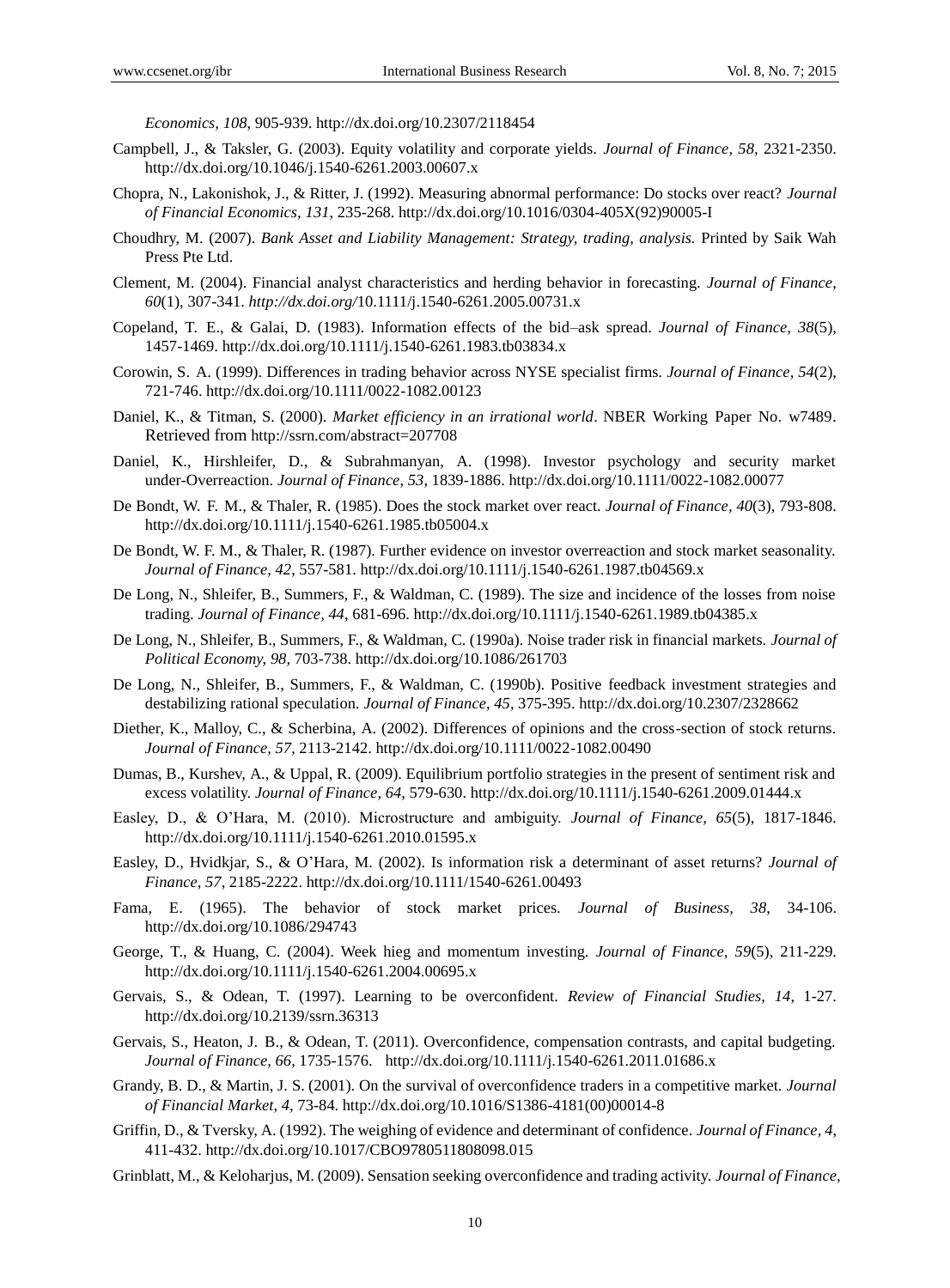*64,* 549-578. http://dx.doi.org/10.1111/j.1540-6261.2009.01443.x

- Hahneman, D., & Riepe, A. (1998). Aspects of investor psychology. *Journal of Portfolio Management, 24*, 52-65. http://dx.doi.org/10.3905/jpm.1998.409643
- Haigh, M., & List, J. (2004). Do professional traders exhibit myopic loss aversion? An experimental analysis. *Journal of Finance, 60*(1), 412-427. http://dx.doi.org/10.1111/j.1540-6261.2005.00737.x
- Hirshleifer, D. (2001). Investor psychology and asset pricing. *Journal of Finance, 56*, 1533-1597. http://dx.doi.org/10.1111/0022-1082.00379
- Hirshleifer, D., & Subrahmanyam, A. (1998). Security analysis and trading pattern when investor receives information before other. *Journal of Finance, 49*, 1665-1668. http://dx.doi.org/10.1111/j.1540-6261.1994.tb04777.x
- Hong, H., & Stein, J. C. (1999). A unified theory of under reaction momentum trading and overreaction in asset markets. *Journal of Finance, 54*, 21-43. http://dx.doi.org/10.1111/0022-1082.00184
- Hong, H., Lim, T., & Stein, J. C. (2000). Bad news travels slowly: Size, analyst coverage, and the profitability of momentum strategies. *Journal of Finance, 1*, 265-294. http://dx.doi.org/10.1111/0022-1082.00206
- Hu, G. X., Pan, J., & Wang, J. (2013). Noise as information for illiquidity. *Journal of Finance, 68*, 2341-2382. http://dx.doi.org/10.1111/jofi.12083
- Kahneman, D., & Tversky, A. (2000). *Choice, values and frames* (1st ed.). Cambridge University Press.
- Karpoff, J. M. (1986). A theory of trading volume. *Journal of Financial Economics and Quantitative Analysis, 22*, 108-126. http://dx.doi.org/10.2307/2328164
- Kogan, L., Ross, S. A., Wang, J., & Westerfiled, M. M. (2006). The price impact and survival of irrational traders. *Journal of Finance, 61*, 195-230. http://dx.doi.org/10.1111/j.1540-6261.2006.00834.x
- Kumar, A., & Lec, C. M. (2006). Retail investor sentiment and return comovements. *Journal of Finance, 61*, 2451-2486. http://dx.doi.org/10.1111/j.1540-6261.2006.01063.x
- Kyle, A. (1989). Informed speculation with imperfect competition. *Review of Economic Studies, 5*, 317-355. http://dx.doi.org/10.2307/2297551
- Kyle, A., & Wang, F. (1997). Speculation duopoly with argument to disagree. *Journal of Finance, 525*(5), 2073-2090. http://dx.doi.org/10.1111/j.1540-6261.1997.tb02751.x
- Lee, C. M., Shleifer, A., & Thaler, R. (1991). Investor sentiment and the closed end fund puzzle. *Journal of Finance, 46*, 75-110. http://dx.doi.org/10.1111/j.1540-6261.1991.tb03746.x
- Lee, Y. T., Lin, J. C., & Liu, Y. J. (1999). Trading patterns of big versus small players in an emerging market. *Journal of Banking and Finance, 23*(5), 701-725. http://dx.doi.org/10.1016/S0378-4266(98)00116-2
- Leland. H. (1992). Insider trading. *Journal of Political Economic, 100*(4), 859-887. http://dx.doi.org/10.1086/261843
- Linnainmaa, J. T. (2010). Do limit orders alter inferences about investor performance and behavior? *Journal of Finance, 65*, 1473-1506. http://dx.doi.org/10.1111/j.1540-6261.2010.01576.x
- Lowenstein, M., & Willard, G. A. (2006). The limits of investor behavior*. Journal of Finance, 61*, 231-258. http://dx.doi.org/10.1111/j.1540-6261.2006.00835.x
- Lynch, A., & Musto, D. (2003). How investors interpret past returns. *Journal of Finance, 58*, 2033-2059. http://dx.doi.org/10.1111/1540-6261.00596
- Malmendier, U., Tate, G., & Yan, J. (2011). Over confidence and early-life experiences: The effect of managerial traits on corporate financial policies. *Journal of Finance, 66*, 1687-1733. http://dx.doi.org/10.1111/0022-1082.00072
- Moschetto, B. (1998). *Mimétisme et marchés financiers*. Edition Economica.
- Najand, M., & Yung, B. (1991). *Mimétisme et Marchés Financiers*. Edition Economica (1998).
- Odean, T. (1998). Are investors reluctant to realize their losses? *Journal of Finance, 53*(5), 1775-1798. http://dx.doi.org/10.1111/0022-1082.00072
- Odean, T. (1999). Do investors trade too much? *American Economic Review, 89*, 1279-1298. http://dx.doi.org/10.1257/aer.89.5.1279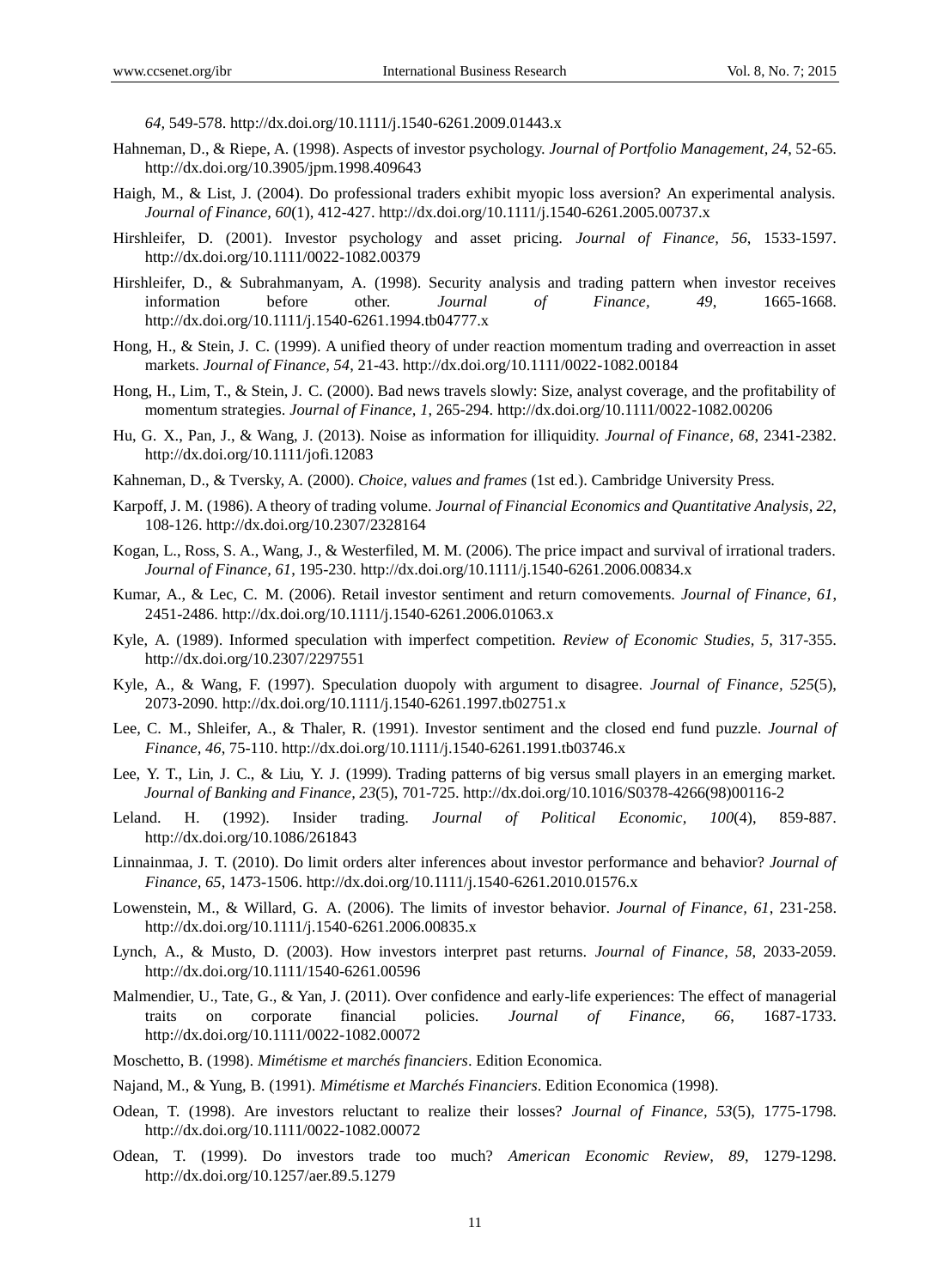- Orlean, A. (1990). Le rôle des influences interpersonnelles dans la détermination des cours boursiers. *Revue Economique, 5*, 839-868. http://dx.doi.org/10.2307/3501792
- Orlean, A. (1992). Contagion des opinions et fonctionnement des marchés financiers. *Revue Economique, 4*, 685-697. http://dx.doi.org/10.2307/3501837
- Orlean, A. (1994). Bayesian interaction and collective dynamics of opinion. *Journal of Economics Behavior and Organization, 28*, 257-274. http://dx.doi.org/10.1016/0167-2681(95)00035-6
- Sapp, T., & Tiwari, A. (2004). Does stock return momentum explain the smart money effect? *Journal of Finance*, *28*(2), 257-274. http://dx.doi.org/10.1111/j.1540-6261.2004.00710.x
- Scherbina, A. (2004). *Analyst disagreement, forecast bias and stock returns*. Harvard Business School, working paper series N05. 2003*.* http://dx.doi.org/10.1086/261843
- Scott, M., & Statman, S. (1998). How useful the sentiment index? *Financial Analyst Journal, 2*, 54-65.
- Shiller, R. (2000). Measuring bubble expectation and investor confidence. *Journal of Psychology and Financial Markets, 1*(1). http://dx.doi.org/10.1207/S15327760JPFM0101\_05
- Shiller, R. (2001). Bubbles, human judgment and expert opinion. *Financial Analysts Journal, 58*(3), 18-26. http://dx.doi.org/10.2469/faj.v58.n3.2535
- Shiller, R. J. (1981). Do stock prices move too much be justified by subsequent changes in dividends? *American Economic Review, 71*, 421-436. http://dx.doi.org/10.1086/261843
- Shiller, R. J. (1984). Stock prices and social dynamics. *Economic Activity, 2*, 457-498. http://dx.doi.org/10.2307/2534436
- Shiller, R. J. (1999). *Measuring bubble expectations and investor confidence*. Working paper 7008. http://dx.doi.org/10.1086/261843
- Shiller, R. J. (2000a). *Market volatility*. MIT Press.
- Shiller, R. J. (2000b). *Irrational exuberance*. Princeton UP, Oxford.
- Shleifer, A. (2000). *Inefficient markets: An introduction to behavioral finance*. Oxford University press. http://dx.doi.org/10.1257/jep.4.2.19
- Shleifer, A., & Summers, L. (1990). The noise trader approach to finance. *Journal of Economic Perspectives, 4*, 19-33. http://dx.doi.org/10.1257/jep.4.2.19
- Shleifer, A., & Vishny, R. (1997). The limits of arbitrage*. Journal of Finance, 52*, 35-55. http://dx.doi.org/10.1111/j.1540-6261.1997.tb03807.x
- Smirlock, M., & Starks, L. (1986). An empirical analysis of the stock price volume relationship. *Journal of Banking and Finance, 12*, 31-41. http://dx.doi.org/10.1016/0378-4266(88)90048-9
- Statman, A., & Tverkey, H. (1999). *Overconfidence disposition and trading volume*. Working paper, SSRN.
- Stein, M. (1998). Over reaction in the option market. *Journal of Finance, 44*, 1011-1023. http://dx.doi.org/10.1111/j.1540-6261.1989.tb02635.x
- Tversky, A., & Kahneman, D. (1974). Judgment under uncertainty: Heuristics and biases. *Science, 185*, 1124-1131. http://dx.doi.org/10.1126/science.185.4157.1124
- Tversky, A., & Kahneman, D. (1979). Prospect theory: An analysis of decision under risk. *Economica, 47*(2), 263-292. http://dx.doi.org/10.2307/1914185
- Tversky, A., & Kahneman, D. (1982). *Judgment under uncertainty: Heuristics and biases*. Cambridge University Press.
- Zhang, X. F. (2006). Information Uncertainty and Stock Returns. *Journal of Finance, 61*, 105-139. http://dx.doi.org/10.1111/j.1540-6261.2006.00831.x
- Ziegler, A. (2001). Optimal portfolio choice under heterogeneous beliefs. *European Finance Review, 4*, 45-59. http://dx.doi.org/10.1111/j.1540-6261.2006.00831.x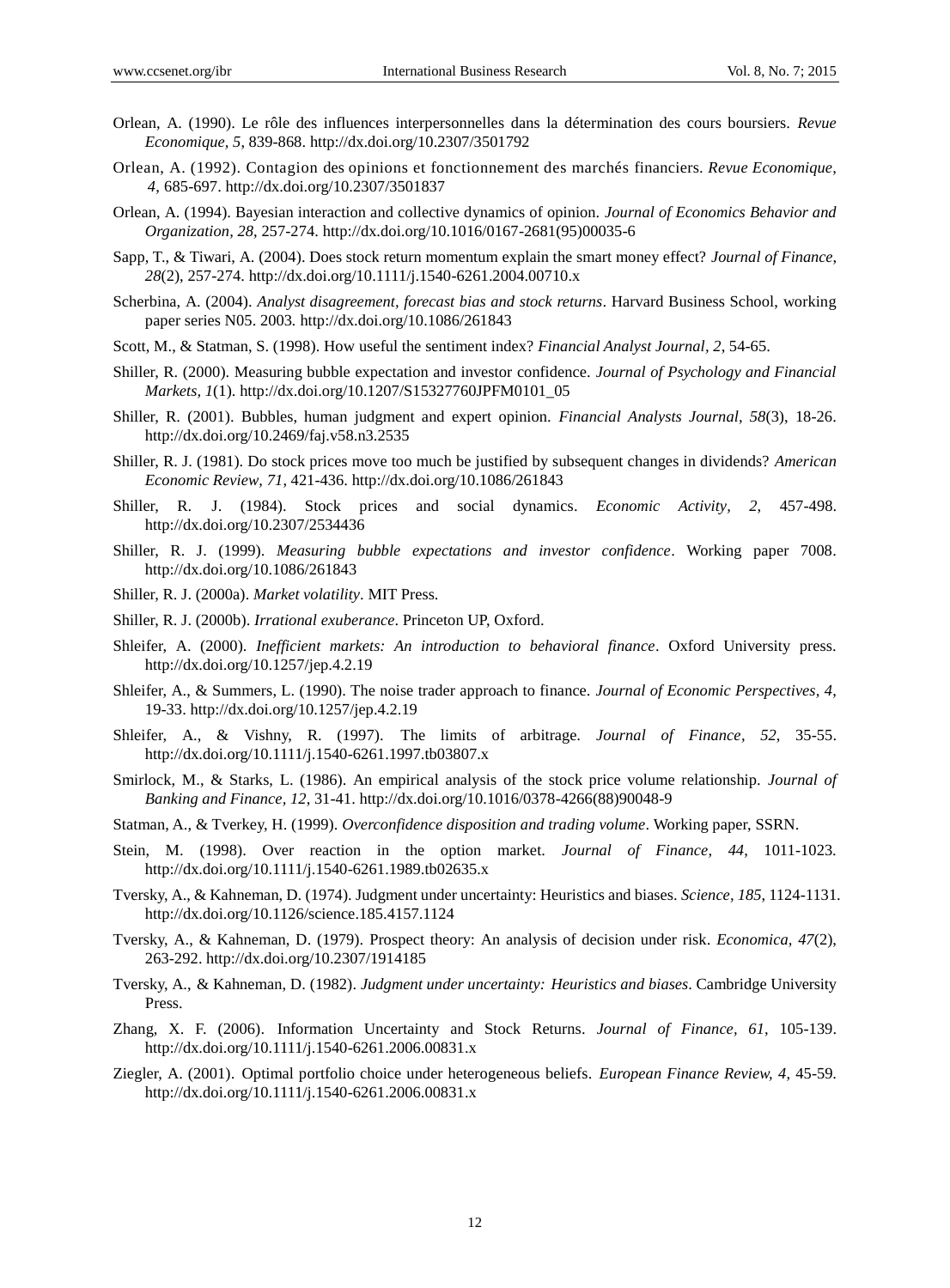# **Appendix**

## **Appendix 1. Rc Biat sans volume**

Dependent Variable: RCBIAT

Method: ML - ARCH (Marquardt) - Normal distribution

Date: 12/27/13 Time: 07:10

Sample (adjusted): 2 2561

Included observations: 2560 after ajustements

Convergence achieved after 13 iterations

Variance backcast: ON

 $GARCH = C(1) + C(2)*RESID(-1)^2 + C(3)*GARCH(-1)$ 

|                    | Coefficient       | Std. Error            | z-Statistic | Prob.       |
|--------------------|-------------------|-----------------------|-------------|-------------|
|                    | Variance Equation |                       |             |             |
| C                  | 1.87E-05          | 1.15E-06              | 16.23080    | 0.0000      |
| $RESID (-1)2$      | 0.192187          | 0.013493              | 14.24392    | 0.0000      |
| $GARCH(-1)$        | 0.690061          | 0.017145              | 40.24951    | 0.0000      |
| R-squared          | $-0.001385$       | Mean dependent var    |             | 0.000455    |
| Adjusted R-squared | $-0.002168$       | S.D. dependent var    |             | 0.012230    |
| S.E. of regression | 0.012243          | Akaike info criterion |             | $-6.180258$ |
| Sum squared resid  | 0.383272          | Schwarz criterion     |             | $-6.173405$ |
| Log likelihood     | 7913.730          | Durbin-Watson stat    |             | 1.903643    |

## **Appendix 2. RcBiatavecvolumebrut**

#### Dependent Variable: RCBIAT

Method: ML - ARCH (Marquardt) - Normal distribution

Date: 12/27/13 Time: 07:22

Sample (adjusted): 2 2561

Included observations: 2560 after adjustments

Convergence achieved after 27 iterations

Variance backcast: ON

#### $GARCH = C(1) + C(2)*RESID(-1)^2 + C(3)*GARCH(-1) + C(4)*VBBIAT$

|                    | Coefficient       | Std. Error            | z-Statistic | Prob.       |
|--------------------|-------------------|-----------------------|-------------|-------------|
|                    | Variance Equation |                       |             |             |
| $\mathcal{C}$      | 1.53E-05          | 1.07E-06              | 14.32338    | 0.0000      |
| RESID $(-1)^{2}$   | 0.176284          | 0.014815              | 11.89894    | 0.0000      |
| $GARCH(-1)$        | 0.655147          | 0.016655              | 39.33667    | 0.0000      |
| <b>VBBIAT</b>      | 4.80E-11          | 3.09E-12              | 15.53793    | 0.0000      |
| R-squared          | $-0.001385$       | Mean dependent var    |             | 0.000455    |
| Adjusted R-squared | $-0.002560$       | S.D. dependent var    |             | 0.012230    |
| S.E. of regression | 0.012245          | Akaike info criterion |             | $-6.197480$ |
| Sum squared resid  | 0.383272          | Schwarz criterion     |             | $-6.188343$ |
| Log likelihood     | 7936.774          | Durbin-Watson stat    |             | 1.903643    |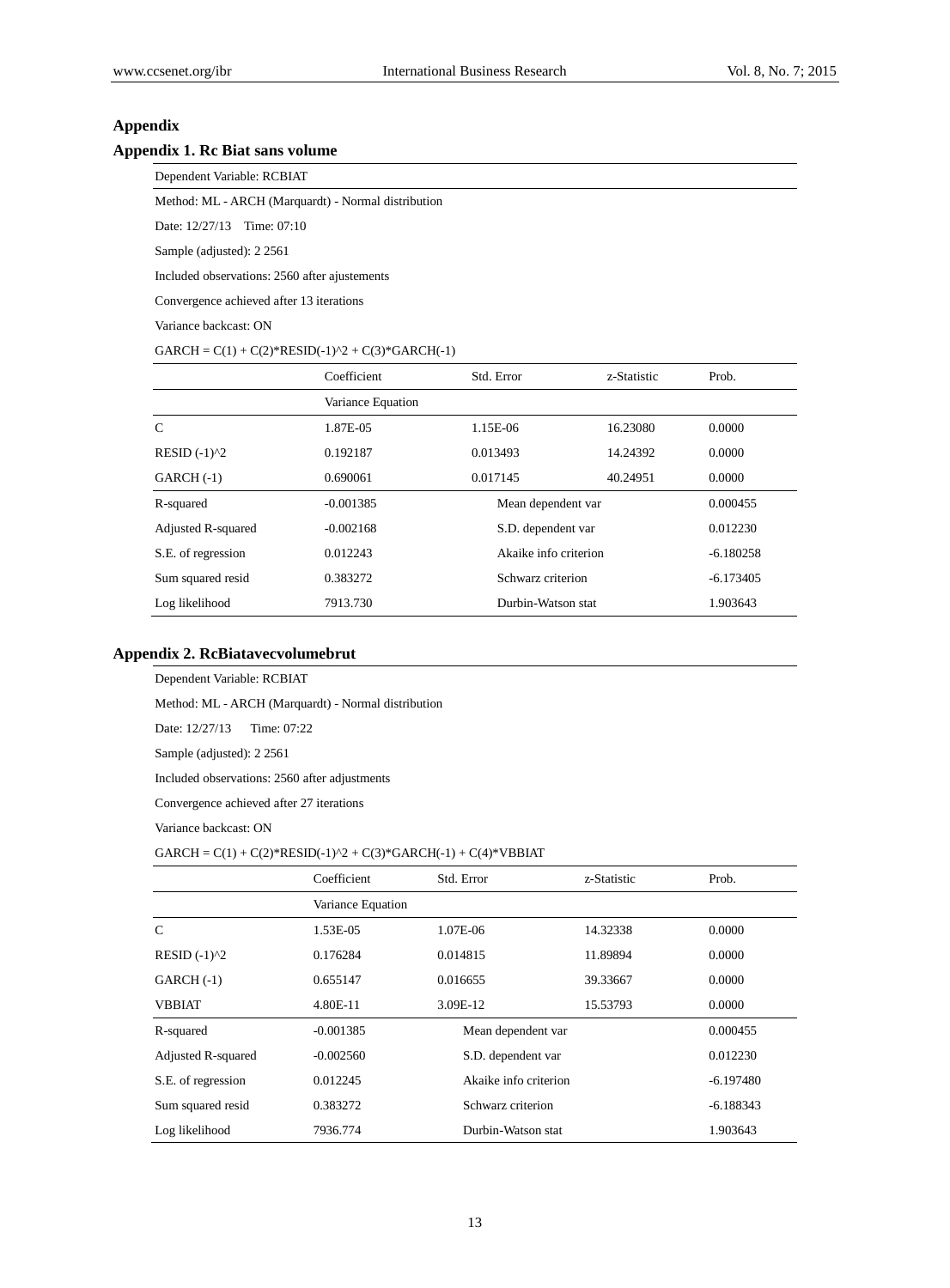# **Appendix 3. Rc Biat avec volume brut retardé**

| Dependent Variable: RCBIAT                          |  |  |  |  |  |
|-----------------------------------------------------|--|--|--|--|--|
| Method: ML - ARCH (Marquardt) - Normal distribution |  |  |  |  |  |
| Date: 12/27/13 Time: 07:29                          |  |  |  |  |  |
| Sample (adjusted): 3 2561                           |  |  |  |  |  |
| Included observations: 2559 after adjustments       |  |  |  |  |  |
| Convergence achieved after 7 iterations             |  |  |  |  |  |
| Variance backcast: ON                               |  |  |  |  |  |

| GARCH = $C(1) + C(2)$ *RESID(-1)^2 + $C(3)$ *GARCH(-1) + $C(4)$ |                   |                       | $*VBBIAT(-1)$ |             |
|-----------------------------------------------------------------|-------------------|-----------------------|---------------|-------------|
|                                                                 | Coefficient       | Std. Error            | z-Statistic   | Prob.       |
|                                                                 | Variance Equation |                       |               |             |
| $\mathsf{C}$                                                    | 0.000150          | 5.55E-05              | 2.698522      | 0.0070      |
| $RESID(-1)2$                                                    | 0.150000          | 0.048059              | 3.121176      | 0.0018      |
| $GARCH(-1)$                                                     | 0.600000          | 0.141426              | 4.242500      | 0.0000      |
| $VBBIAT(-1)$                                                    | $-4.09E-12$       | 9.00E-13              | -4.546664     | 0.0000      |
| R-squared                                                       | $-0.001387$       | Mean dependent var    |               | 0.000456    |
| Adjusted R-squared                                              | $-0.002563$       | S.D. dependent var    |               | 0.012232    |
| S.E. of regression                                              | 0.012248          | Akaike info criterion |               | $-5.615180$ |
| Sum squared resid                                               | 0.383271          | Schwarz criterion     |               | $-5.606040$ |
| Log likelihood                                                  | 7188.623          | Durbin-Watson stat    |               | 1.903546    |

## **Appendix 4. Augmented Dickey-fuller Unit Root test on Rcbiat**

Null Hypothesis: RCBIAT has a unit root

Exogenous: Constant

Lag Length: 0 (Automatic based on SIC, MAXLAG=26)

|                                        |           | t-Statistic | Prob. $*$ |
|----------------------------------------|-----------|-------------|-----------|
| Augmented Dickey-Fuller test statistic |           | -48.24873   | 0.0001    |
| Test critical values:                  | 1% level  | $-3.432712$ |           |
|                                        | 5% level  | $-2.862469$ |           |
|                                        | 10% level | $-2.567310$ |           |

*Note.* \*MacKinnon (1996) one-sided p-values.

## **Appendix 5. Augmented Dickey-Fuller Test Equation**

Dependent Variable: D(RCBIAT)

Method: Least Squares

Date: 12/27/13 Time: 21:34

Sample (adjusted): 3 2561

Included observations: 2559 after adjustments

| Variable           | Coefficient | Std. Error            | t-Statistic | Prob.       |
|--------------------|-------------|-----------------------|-------------|-------------|
| $RCBIAT(-1)$       | $-0.953486$ | 0.019762              | $-48.24873$ | 0.0000      |
| C                  | 0.000434    | 0.000242              | 1.795399    | 0.0727      |
| R-squared          | 0.476554    | Mean dependent var    |             | $-6.13E-06$ |
| Adjusted R-squared | 0.476350    | S.D. dependent var    |             | 0.016889    |
| S.E. of regression | 0.012221    | Akaike info criterion |             | -5.970495   |
| Sum squared resid  | 0.381913    | Schwarz criterion     |             | $-5.965925$ |
| Log likelihood     | 7641.249    | F-statistic           |             | 2327.940    |
| Durbin-Watson stat | 1.996228    | Prob (F-statistic)    |             | 0.000000    |